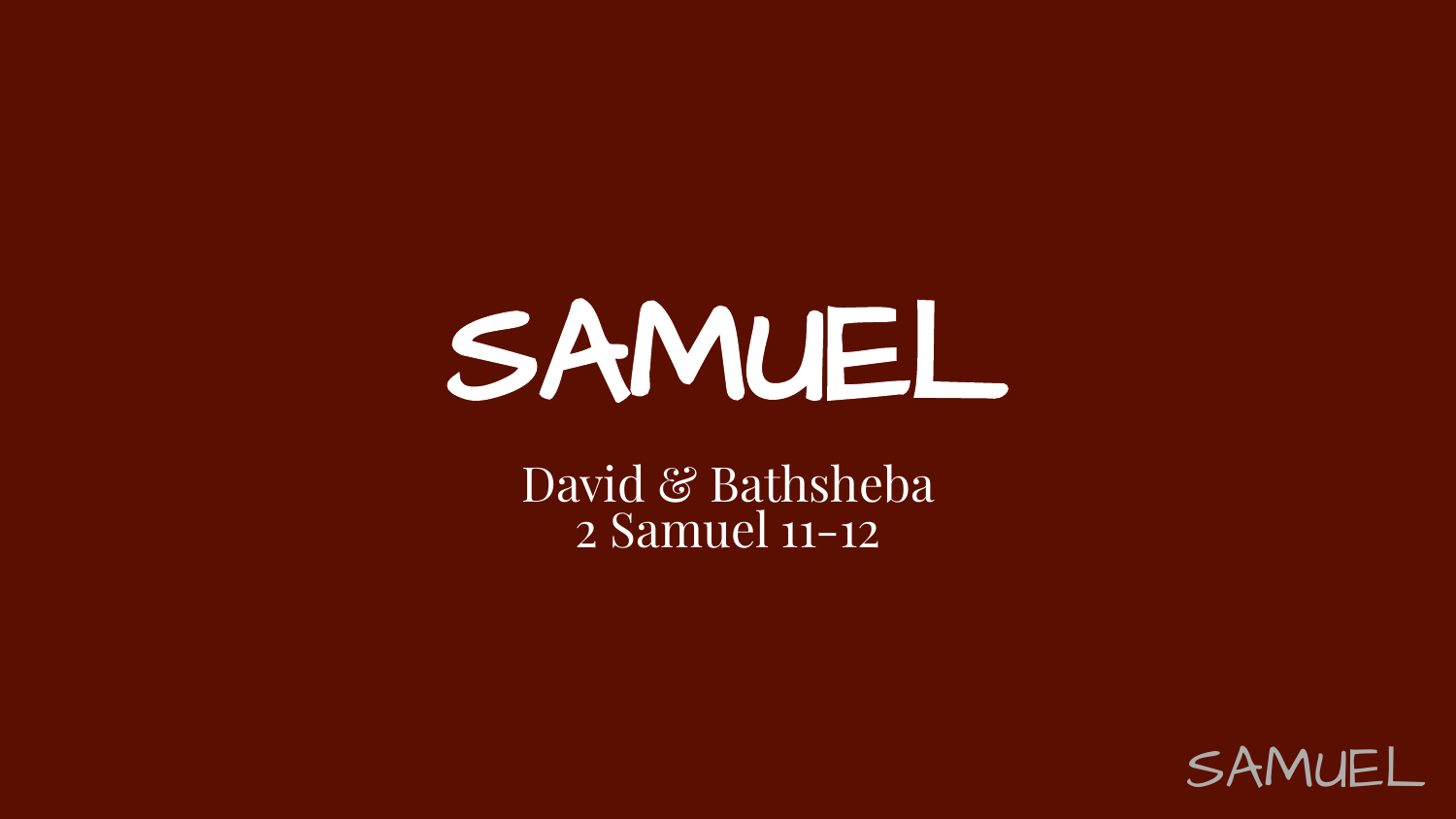## **1. David's affair with Bathsheba**

- **2. David's attempted cover up**
- **3. The murder of Uriah the Hittite**
- **4. David takes Bathsheba as his wife**

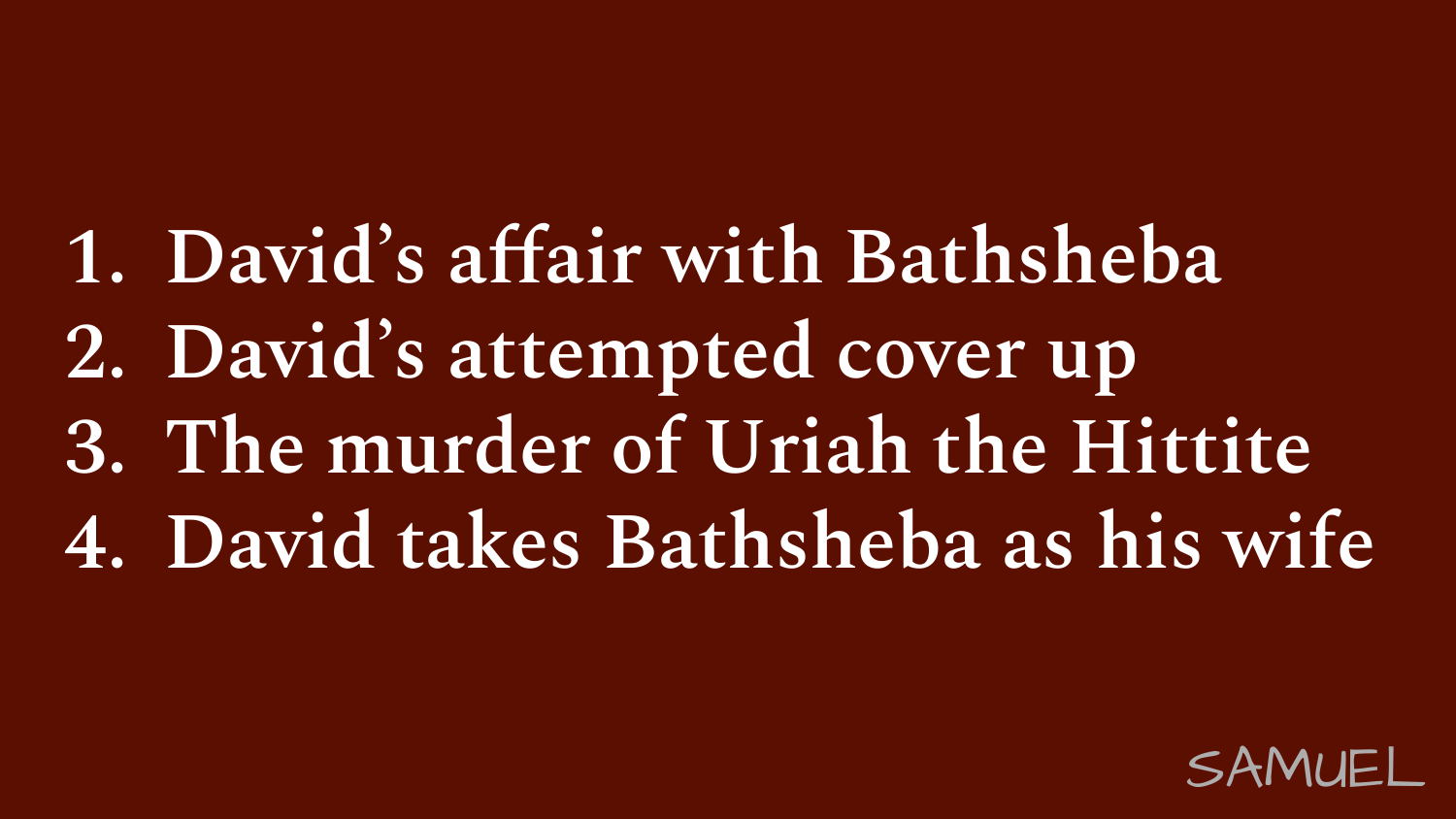**A. David sends Joab to besiege Rabbah (11:1) B. David sleeps with Bathsheba, who becomes pregnant (11:2-5) C. David has Uriah killed (11:6-17) D. Joab sends David a message (11:18-27) E. The Lord is displeased with David (11:27) D. The Lord sends David a messenger (12:1-14) C. The Lord strikes David's infant son, who dies (12:15-23) B. David sleeps with Bathsheba, who becomes pregnant (12:24-25) A. Joab sends for David to besiege and capture Rabbah (12:26-31)**

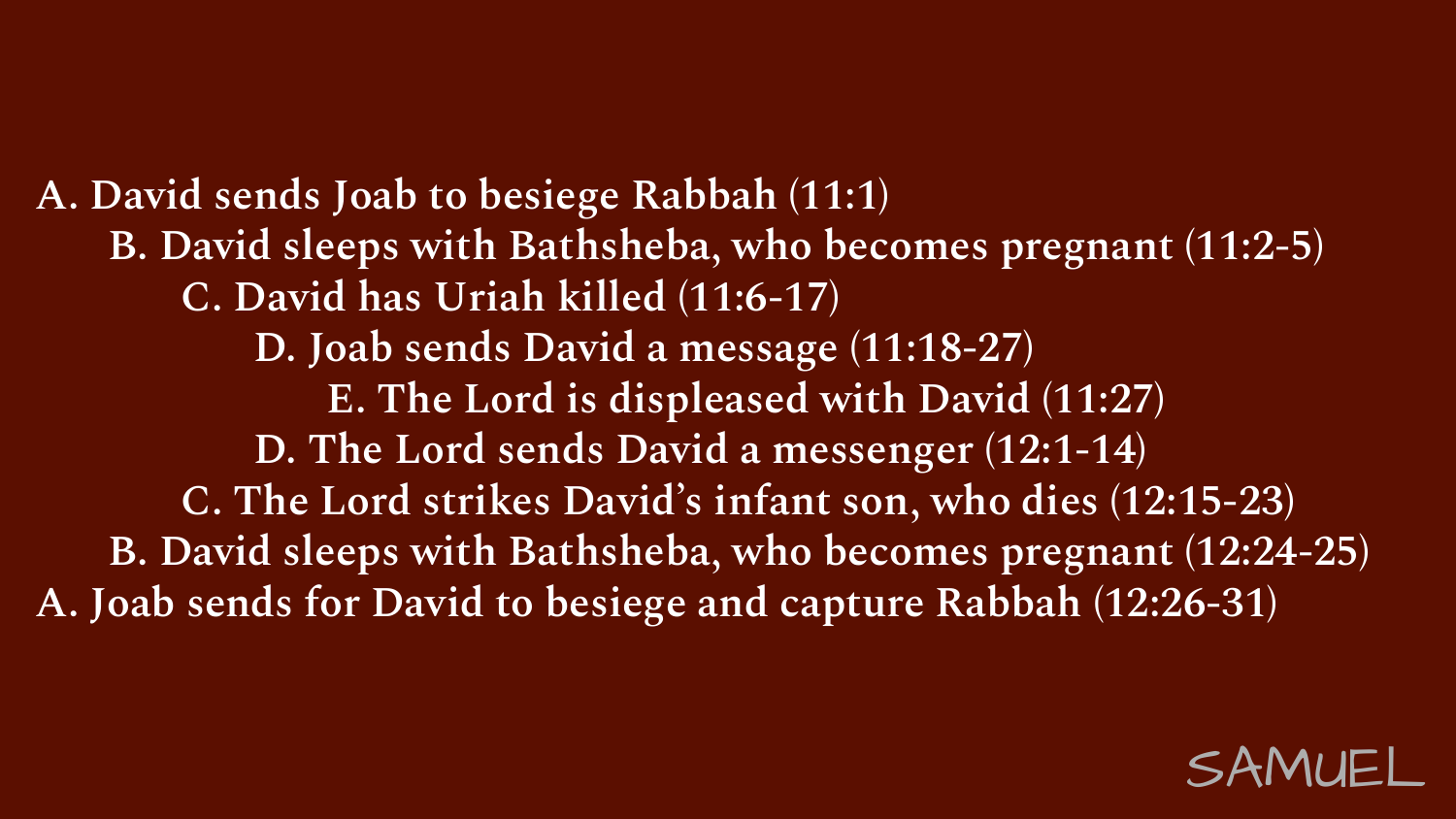### **11:1 David sends Joab to battle**

- The text makes clear that David is shirking his responsibility
- Israel is still successful
- David is left with idle time
	- Loitering on his roof
	- Lounging on his couch
	- He spots a beautiful woman bathing

[Your faith was strong](https://genius.com/2032002/Leonard-cohen-hallelujah/Your-faith-was-strong-but-you-needed-proof)  [but you needed proof](https://genius.com/2032002/Leonard-cohen-hallelujah/Your-faith-was-strong-but-you-needed-proof)

[You saw her bathing on](https://genius.com/36803/Leonard-cohen-hallelujah/You-saw-her-bathing-on-the-roof)  [the roof](https://genius.com/36803/Leonard-cohen-hallelujah/You-saw-her-bathing-on-the-roof)

[Her beauty in the](https://genius.com/10850898/Leonard-cohen-hallelujah/Her-beauty-in-the-moonlight-overthrew-ya)  [moonlight overthrew ya](https://genius.com/10850898/Leonard-cohen-hallelujah/Her-beauty-in-the-moonlight-overthrew-ya)

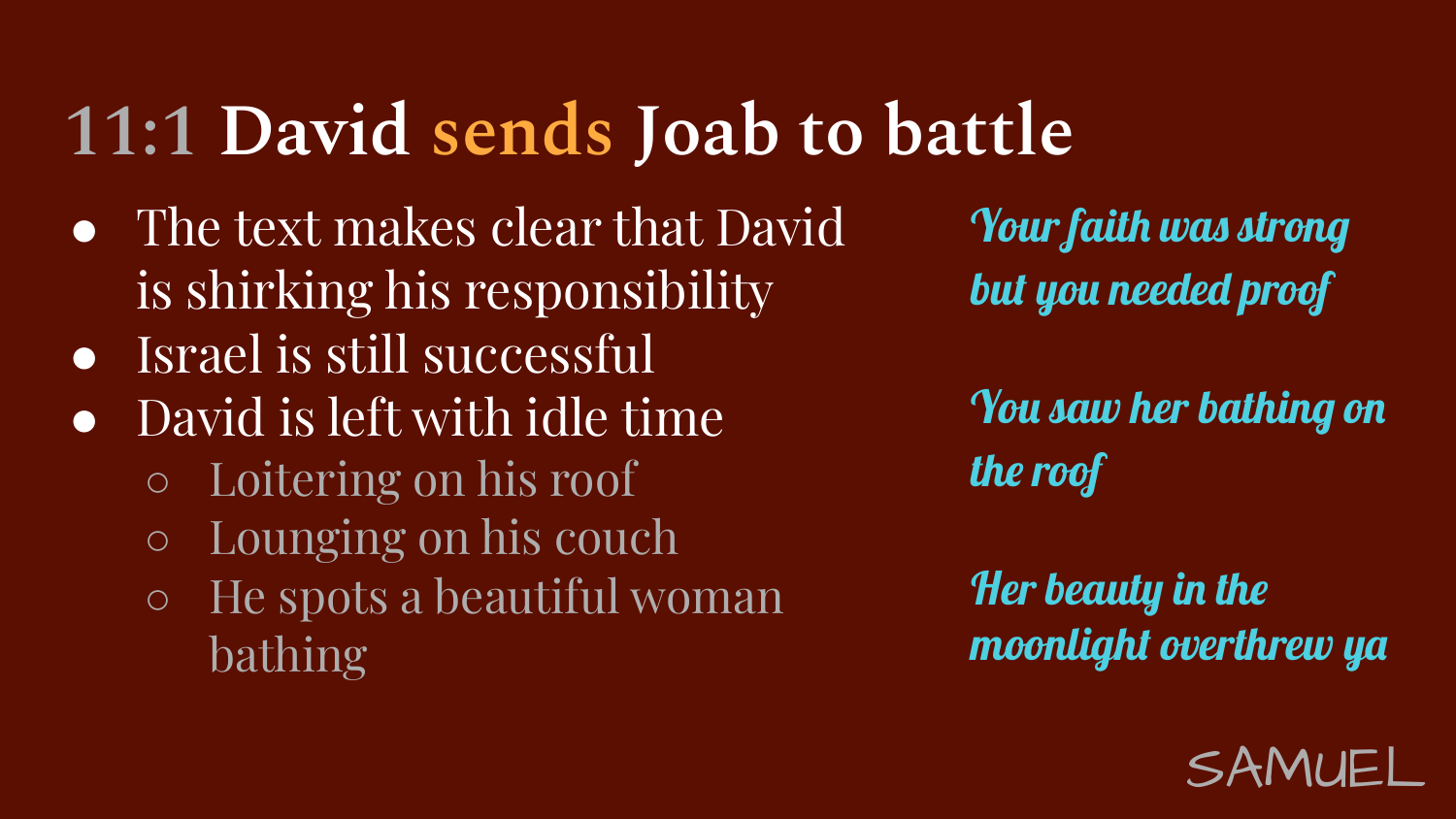#### **11:3 David sends about Bathsheba**

- He learns Bathsheba is the daughter of Eliam
	- One of David's thirty (2 Sam 23:26) is named Eliam
	- This may be the same person, but we're not sure
- She is the wife of Uriah the Hittite ○ One of David's thirty (2 Sam 23:39)

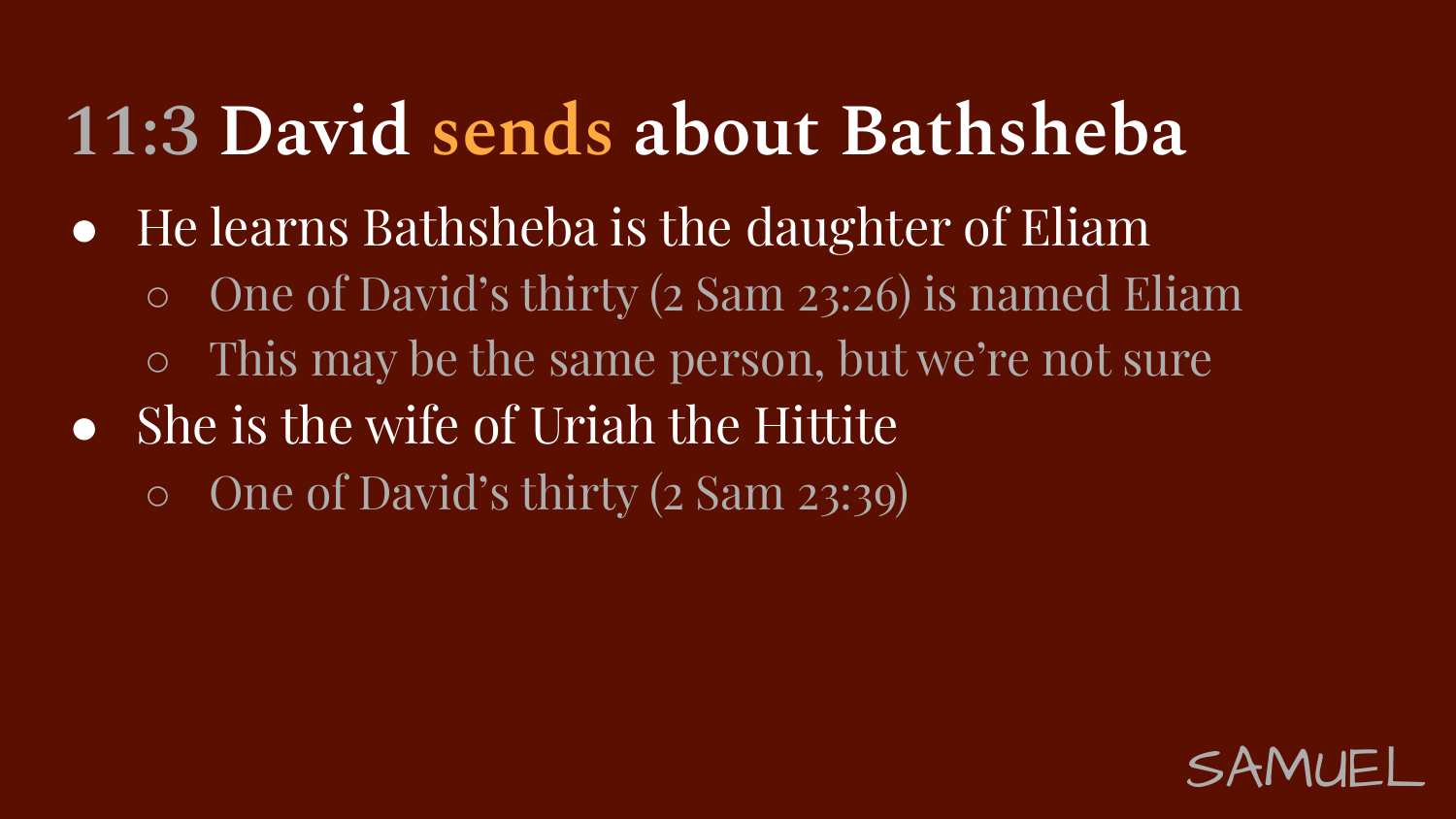# **The problem in parentheses**

"(Now she had been purifying herself from her uncleanness.)"

- 1. She wasn't pregnant before sex with David
- 2. David takes her at the time she's most likely to conceive
- 3. Uriah cannot possibly be the father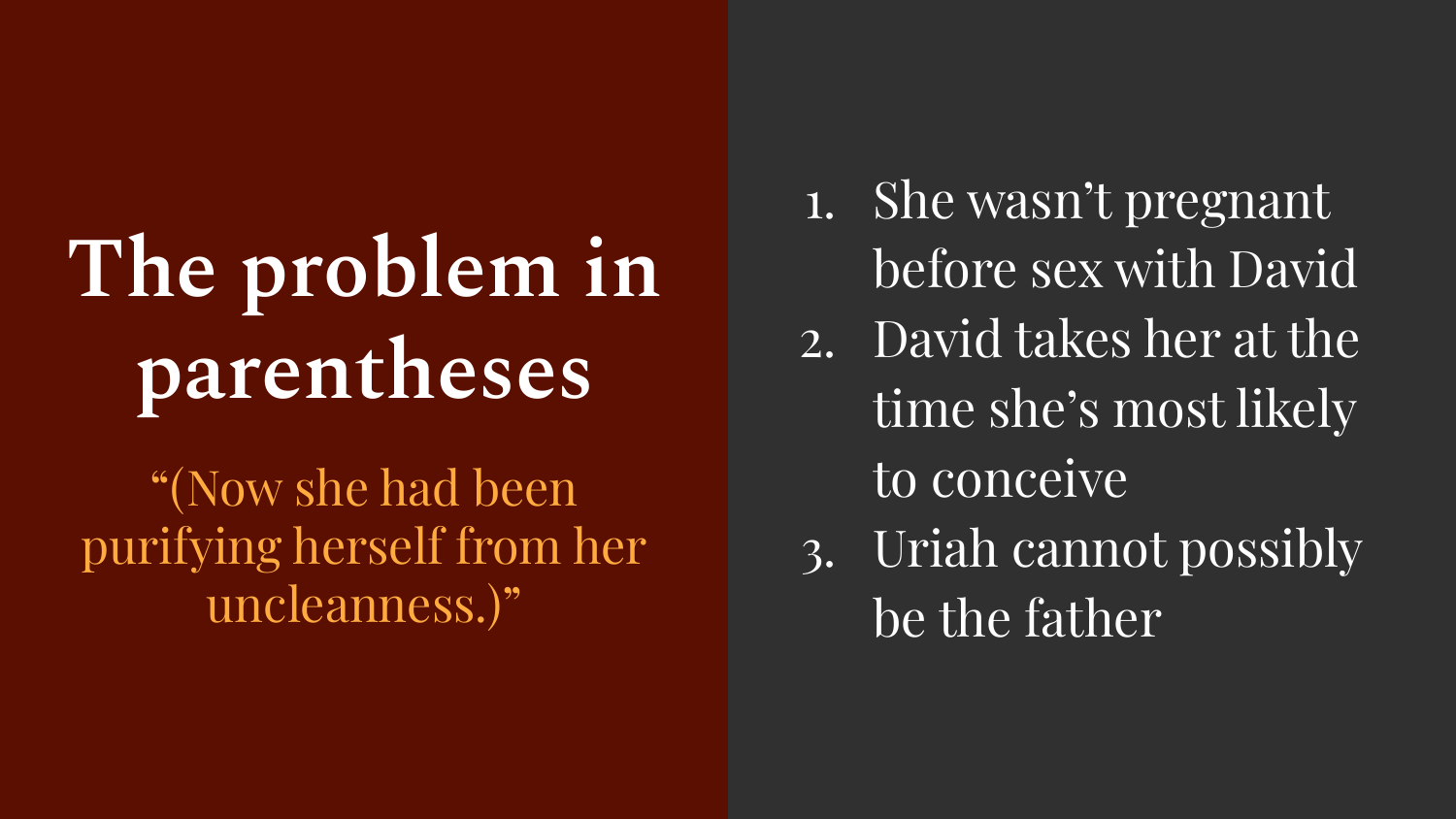#### **11:14-15 David sends word to Joab to kill Uriah**

- The message to have Uriah killed is carried by Uriah's own hand to Joab
- The plan
	- Send Uriah to the most dangerous front of the battle
	- Pull back support
	- V.17 tells us other Israelites also died

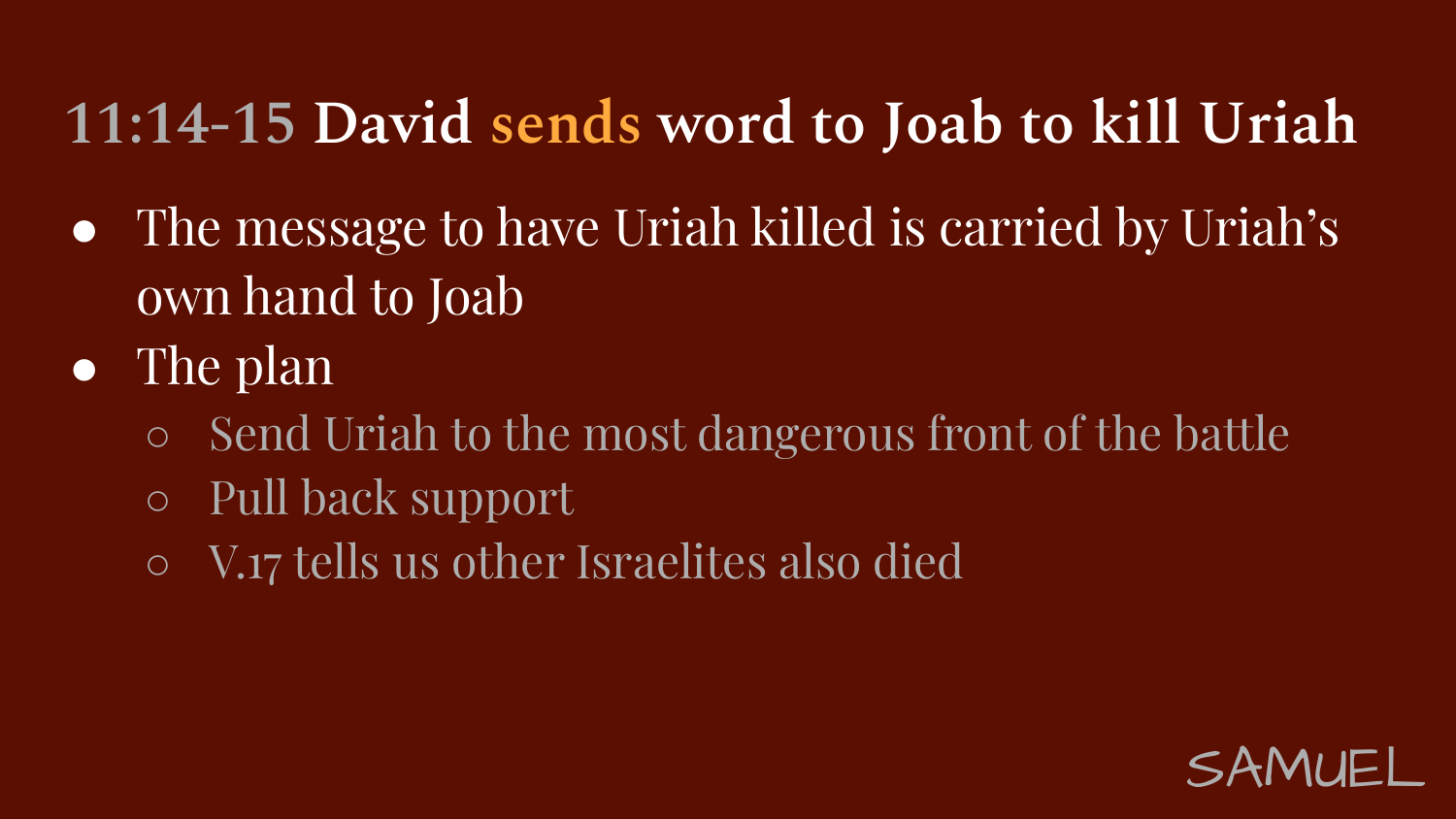### **11:16-21 Joab sends word to David**

- If the king gets angry about the losses
	- "... you shall say, 'Your servant Uriah the Hittite is dead also.'"
	- The losses will be acceptable to David

#### 11:25 David sends word to Joab

- "Do not let this matter trouble you, for the sword devours now one and now another."
- Calloused in his heart...the matter seems to be over

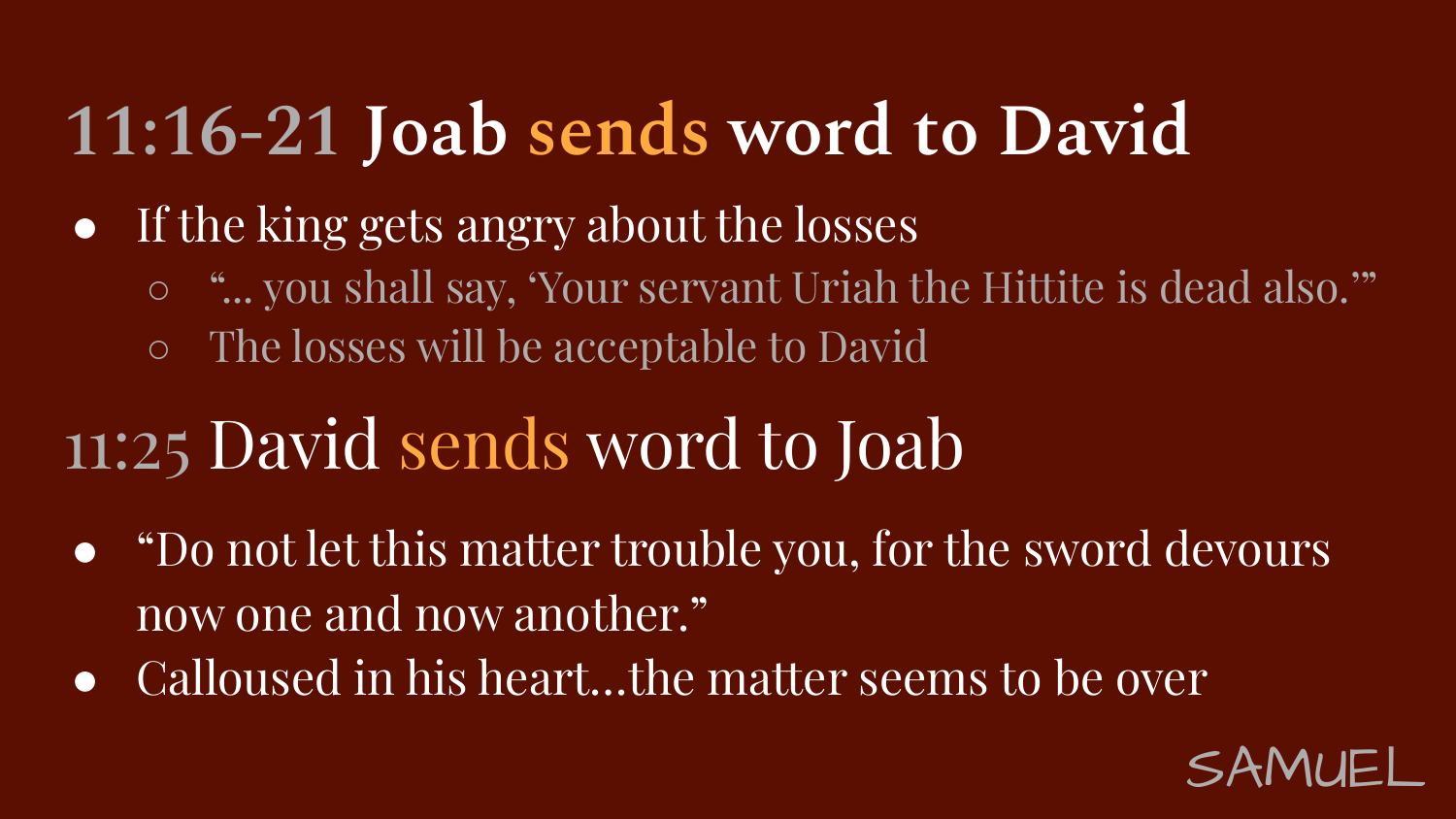### **12:1-6 The Lord sends Nathan to David**

- The challenge: confront and accuse the king of sin
	- Realistically, David was already confronted with his sin
	- $\circ$  He had tried to cover up his guilt
	- He chose violence
- The method: have the king convict himself
- The message: appeal to David's history as a shepherd and his compassion for the poor

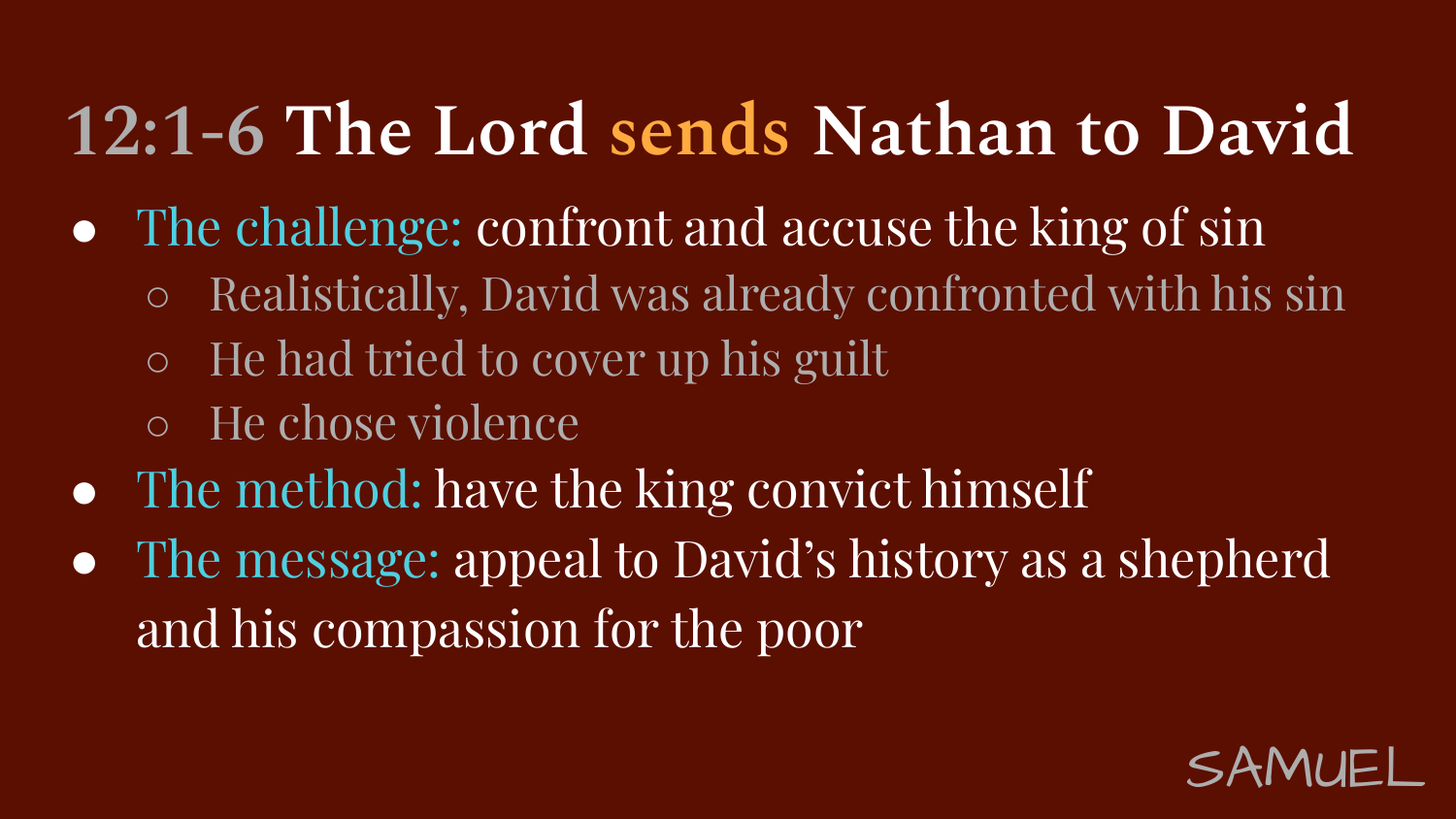## **12:7-12 Nathan reveals punishment**

#### ● What God did:

- Anointed David king over Israel
- Delivered David out of the hand of Saul
- Gave David Saul's house, wives, the house of Israel, the house of Judah
- "And if this were too little, I would add to you as much more."

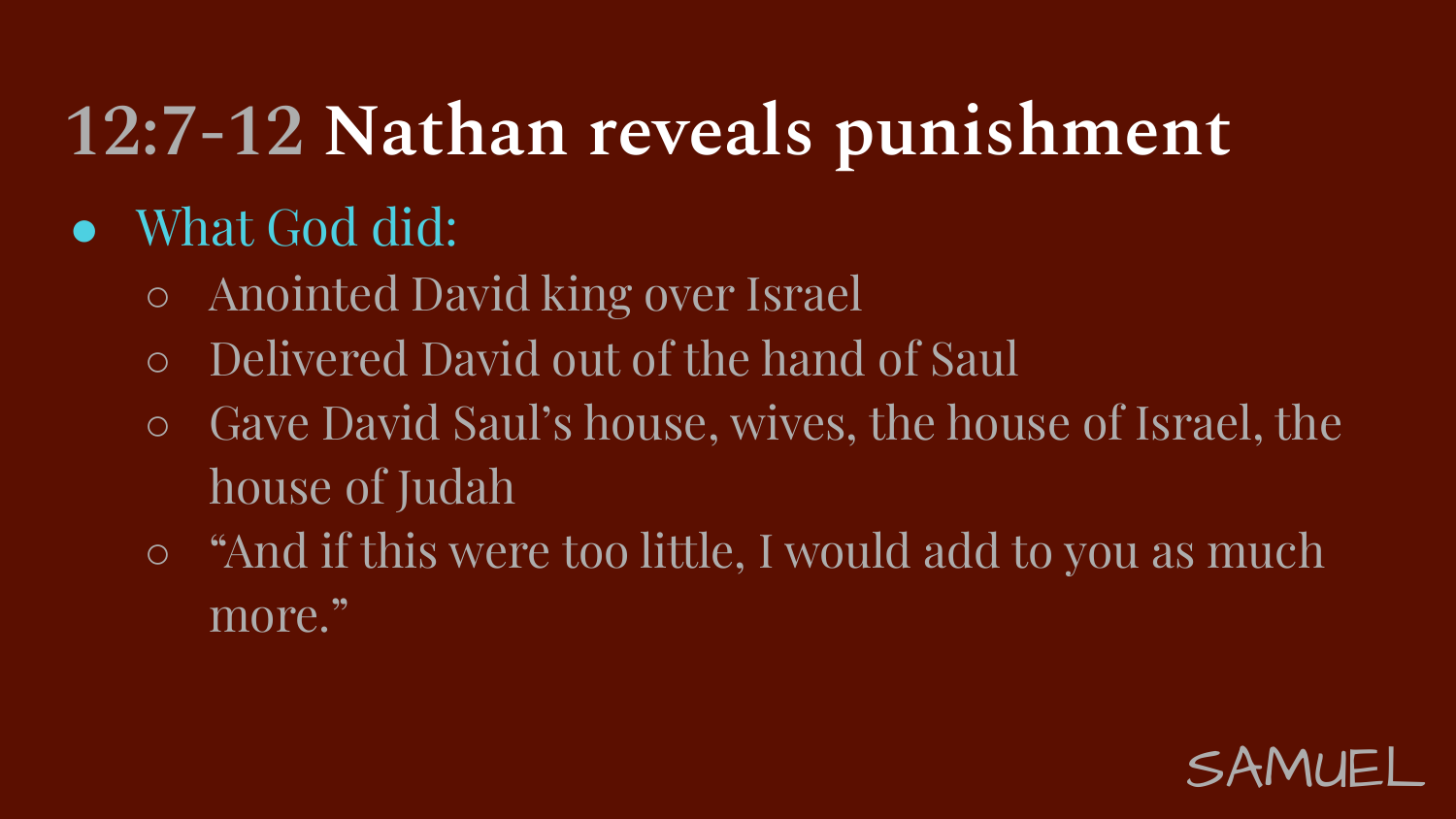### **12:7-12 Nathan reveals punishment**

- What David did:
	- Despised the word of the Lord to do evil
	- Struck down Uriah with the sword of the Ammonites
	- Taken Uriah's wife

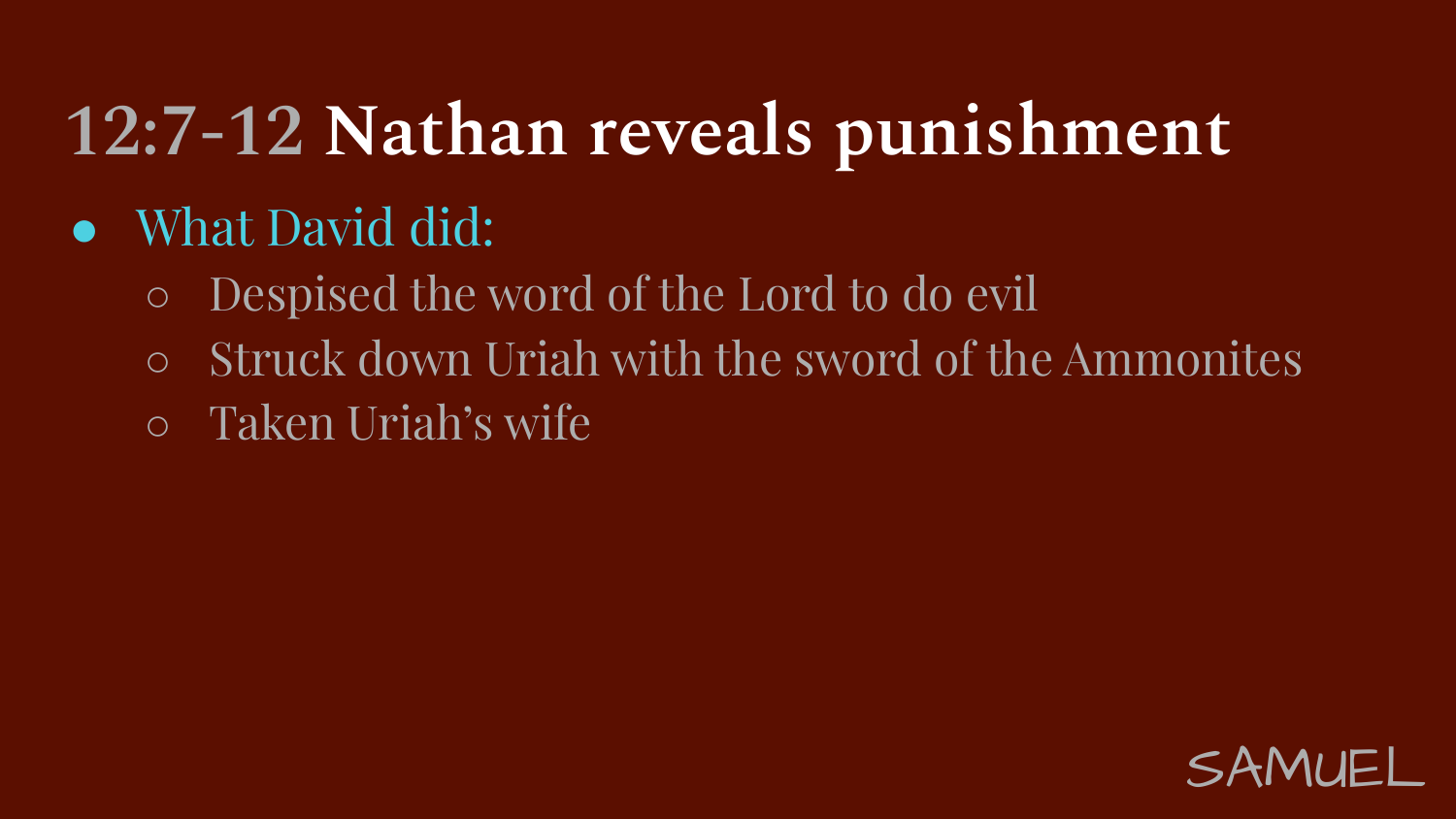#### **12:7-12 Nathan reveals punishment**

- The sword shall never depart from David's house
- Evil will rise up against David's house
- The Lord shall take his wives and give them to a neighbor, and the neighbor will lay with them openly

David's punishment sounds similar to Saul's (1 Sam 15:10-31)

Everything hinges on David's response

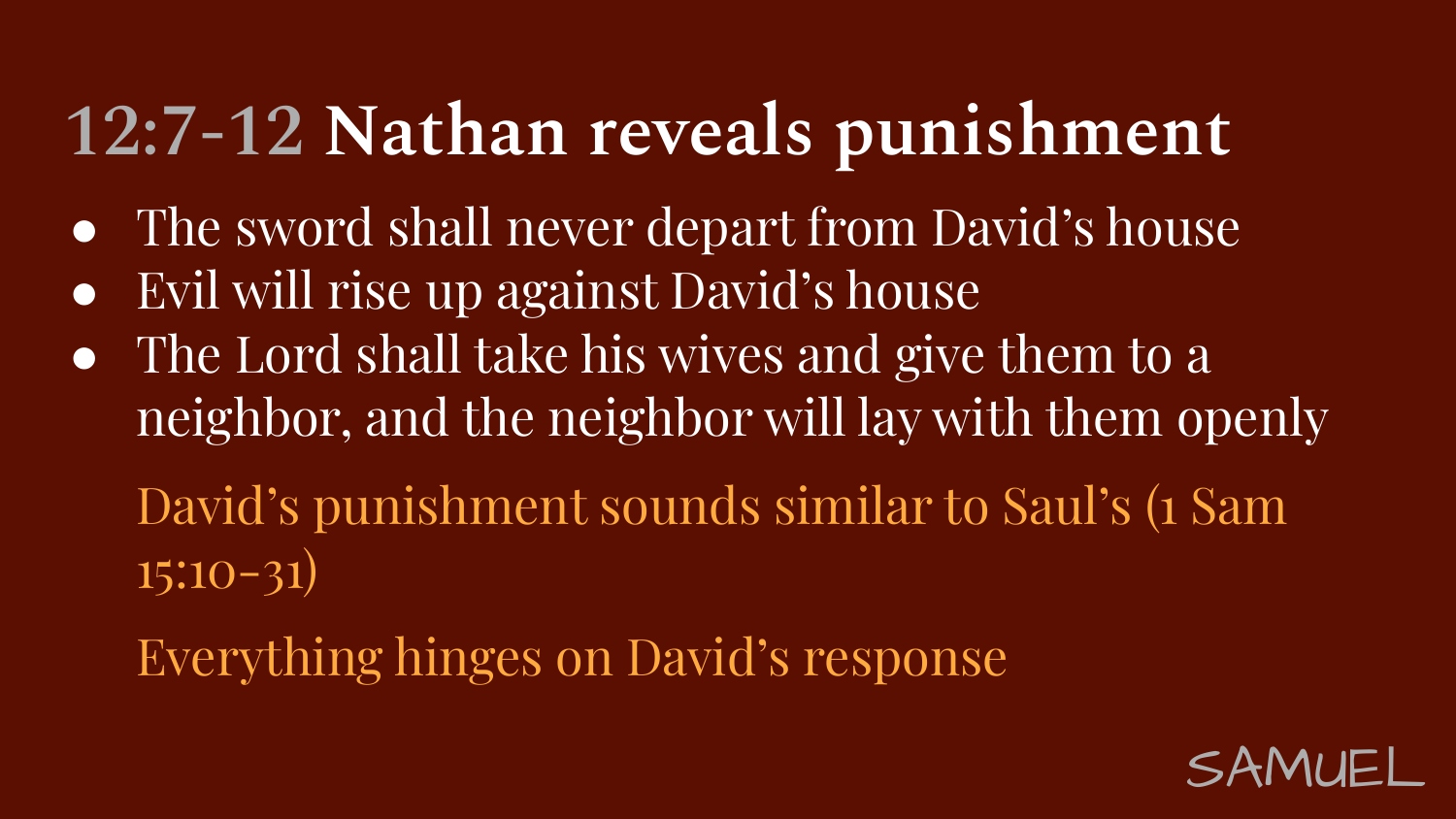#### **12:13-15 David's response**

1 Sam 15:24-31

Saul: "I have sinned…because I feared the people and obeyed their voice. Now therefore, please pardon my sin…"

Saul: "I have sinned; yett honor me now before the elders of my people and before Israel…"

2 Sam 12:13

David: "I have sinned against the Lord"

![](_page_12_Picture_6.jpeg)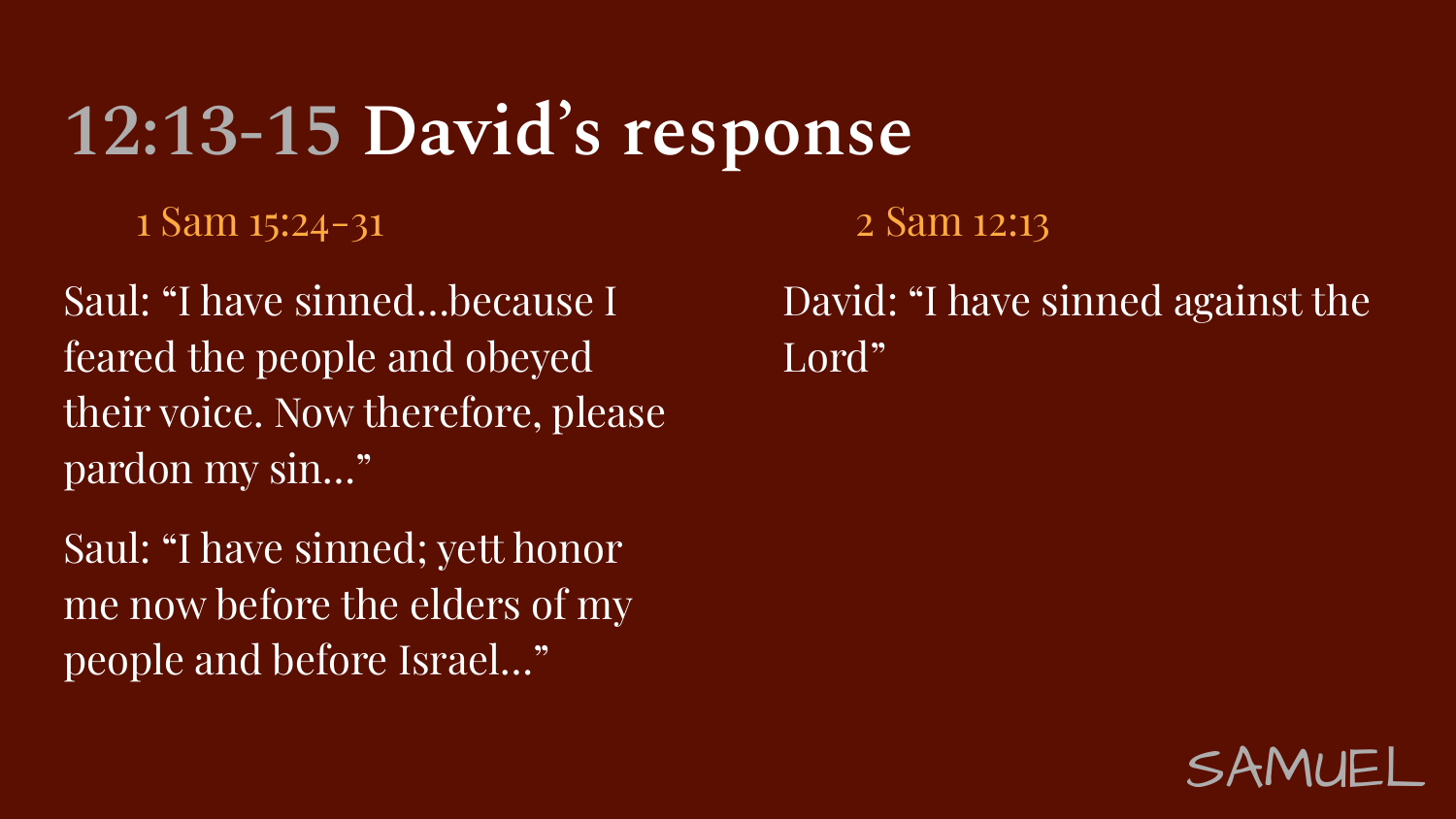#### **True Repentance met with Forgiveness**

- "The Lord has put away your sin"
	- David's genuine repentance
	- God's compassion and grace
- "...the child who is born to you shall die"
	- Theory 1: the guilt is transferred to the child
	- Theory 2: David's sin is taken away, but consequence is allowed to continue

![](_page_13_Picture_7.jpeg)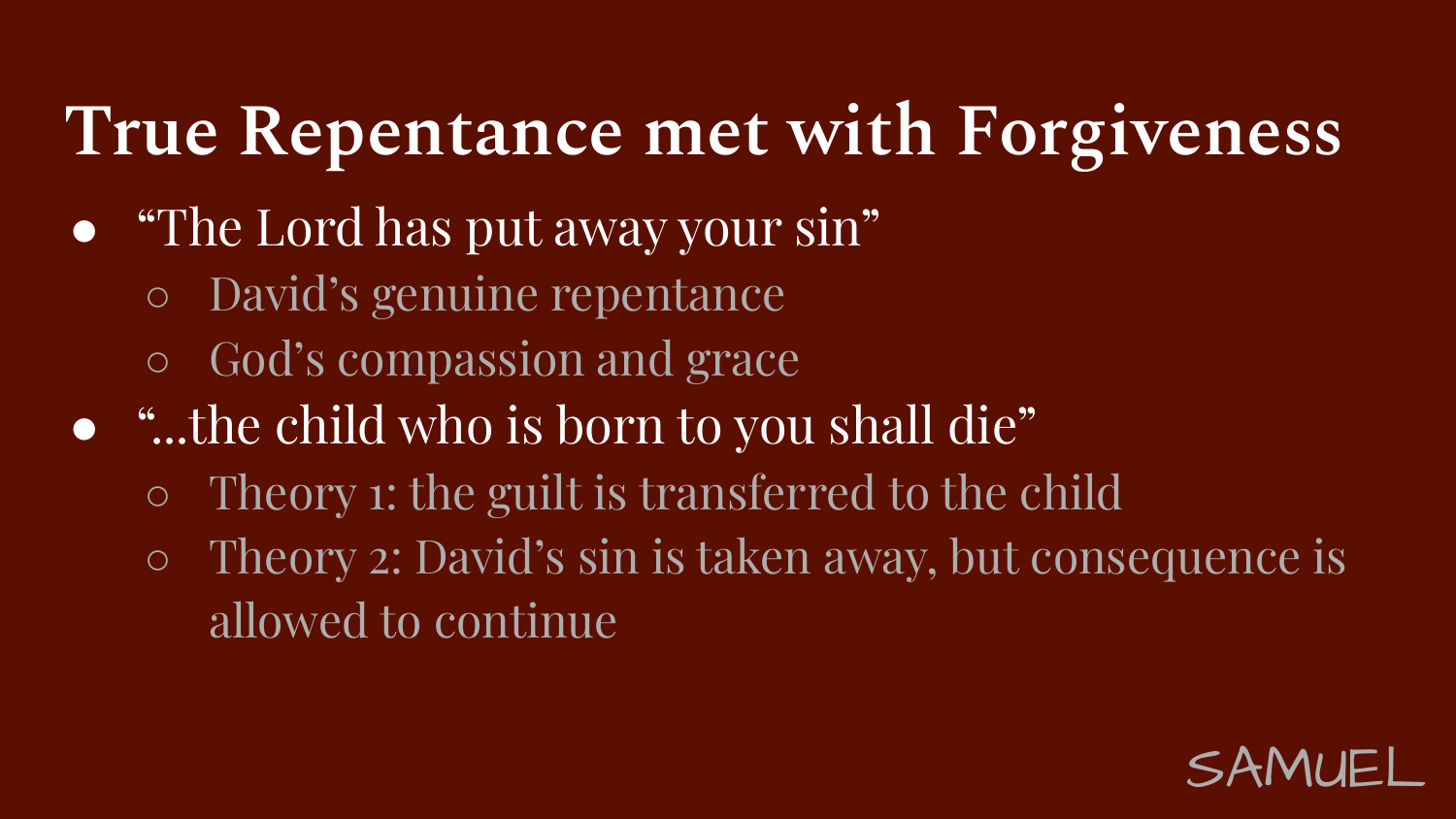#### **12:16-23 David and the child**

- David fasted, prayed, and grieved while the child was sick ○ "...for I said, 'Who knows whether the Lord will be gracious
	- to me, that the child may live.'"
- David arose, washed, anointed himself, changed his clothes, and worshipped when the child died
	- "...Can I bring him back again? I shall go to him, but he will not return to me."

![](_page_14_Picture_5.jpeg)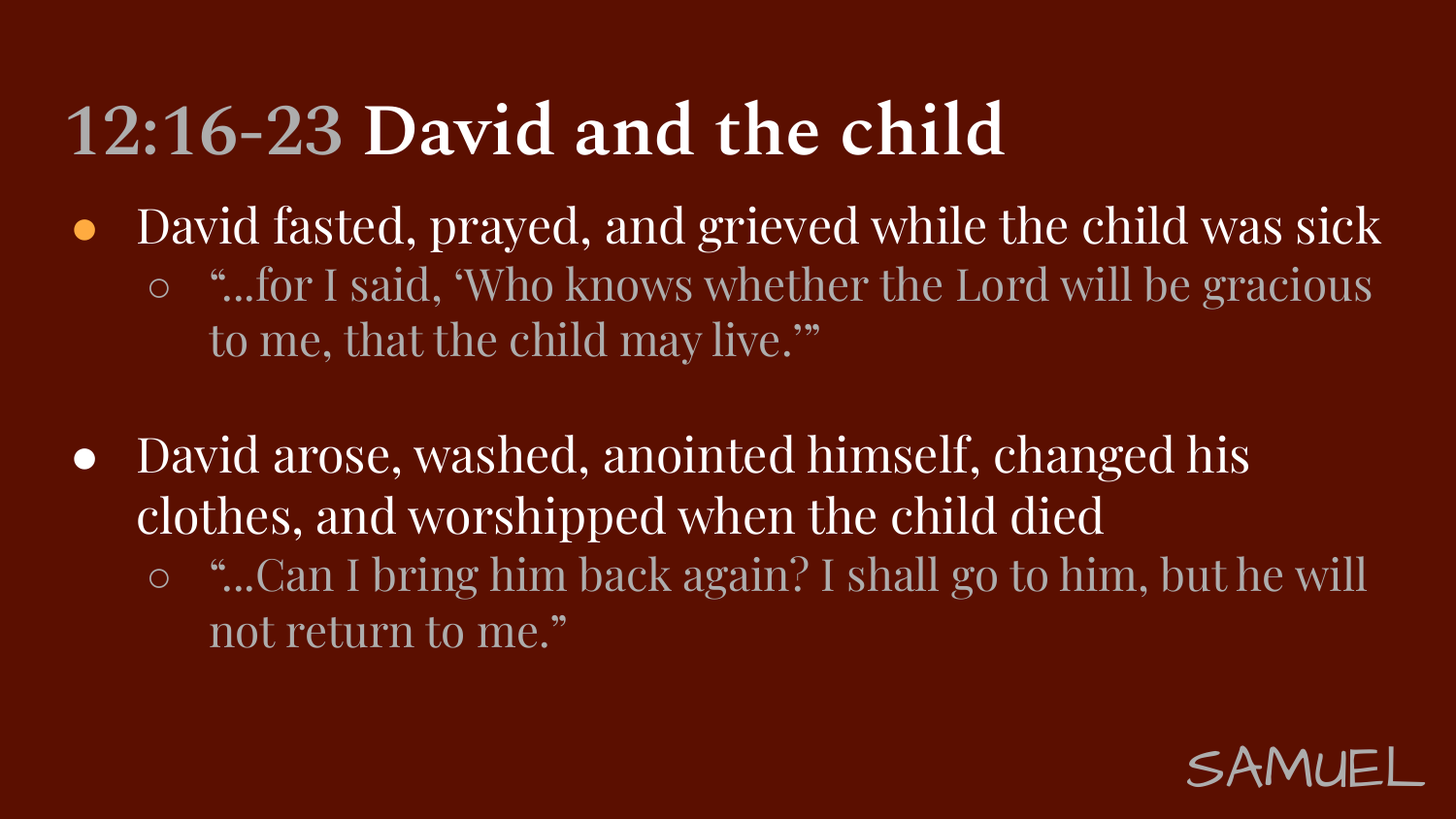## **12:24-25 The Lord sends Nathan**

- Solomon is born
	- The Lord loved him
	- Nathan brings a message of love and acceptance from the Lord to David and Bathsheba
	- *○ Jedidiah* = beloved of the Lord

![](_page_15_Picture_5.jpeg)